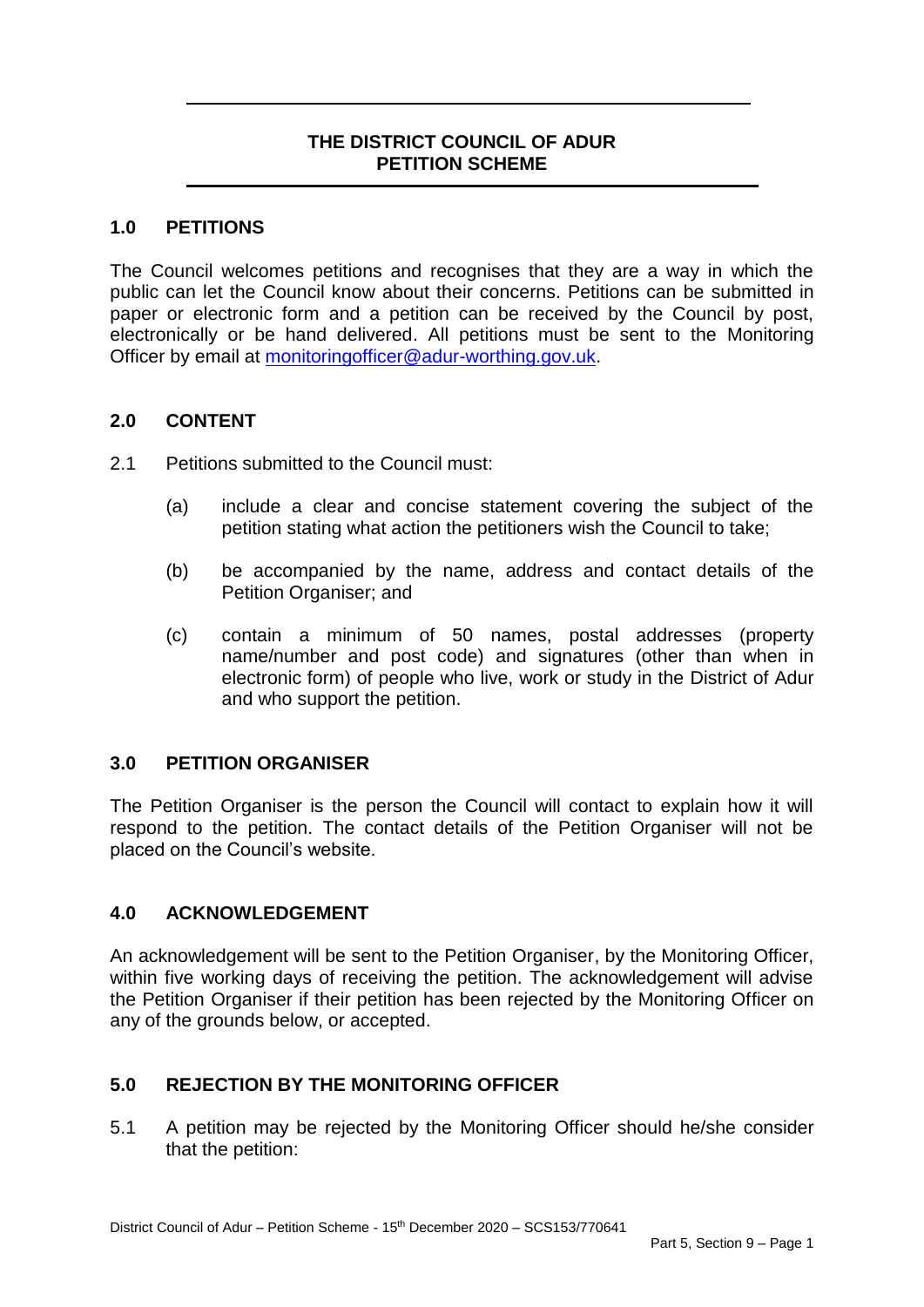- (a) contains intemperate, inflammatory, abusive or provocative language, is defamatory, frivolous, vexatious, discriminatory or otherwise offensive or contains false statements;
- (b) is similar to another petition submitted to the Council within the previous six months;
- (c) discloses confidential or exempt information, including information protected by a court order;
- (d) discloses material which is commercially sensitive;
- (e) contains names of individuals as the target of the petition, or provides information where the individual could be easily identified;
- (f) contains advertising statements;
- (g) refers to an issue which is currently the subject of a formal Council complaint, Local Government Ombudsman complaint or legal proceedings;
- (h) relates to the Council's Planning or Licensing functions (as there are separate processes in place to deal with those matters);
- (i) relates to a response to the Council as part of a formal consultation process;
- (j) relates to a matter where there is already an existing right of appeal, such as Council Tax Banding and non-domestic rates, (as there are separate processes in place to deal with those matters);
- (k) relates to a statutory petition, for example if at least 5% of Local Government electors in the District petition the Council to hold a referendum on whether it should change to a different form of governance (as there are separate processes to deal with those matters);
- (l) does not relate to an issue upon which the Council has powers or duties or on which it has shared delivery responsibilities. However, if the petition is about something over which the Council has no direct control, the Monitoring Officer will give consideration to the best method for responding to it. For example, the Council may make representations on behalf of the community to the relevant body or forward the petition to the relevant body. In any event the Council will always notify the Petition Organiser of the action it has taken;
- (m) has already been the subject of debate by Full Council within the previous six months;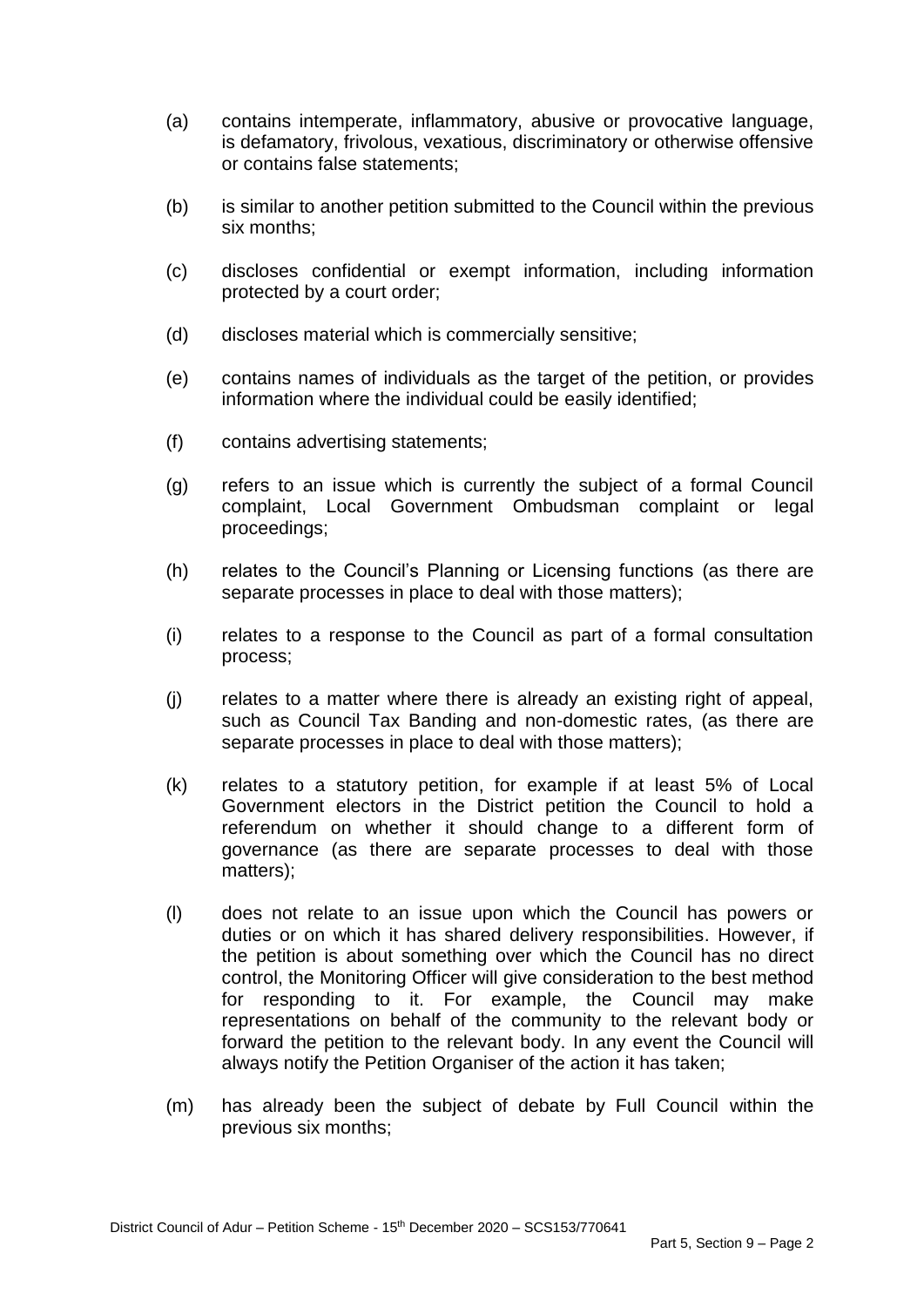- (n) is received during politically sensitive times, such as prior to an election or referendum, and the petition contains politically controversial material. In that situation the Monitoring Officer may need to agree a revised timescale for the acceptance of the petition;
- (o) relates specifically to the annual budget resolution, which is governed by the Council's Budget Procedure Rules;
- (p) it contains less than 50 names, addresses and signatures of individuals who live, work or study in the District.

## **6.0 ACCEPTED PETITIONS: THE COUNCIL'S RESPONSE**

If the Monitoring Officer has accepted the petition, the Petition Organiser will be advised what the Monitoring Officer plans to do with the petition and when they can expect to hear from the Council.

The petition (but not the Petition Organiser's details) and the details of what the Council will do will also be published on the Council's website.

### 6.1 Non-qualifying petitions

Non-qualifying petitions are defined in this scheme as petitions with 50 or more signatories but less than 1,000, and those petitions shall be referred to the relevant decision-maker, by the Monitoring Officer.

Where the decision-maker is the Executive, a Committee or Joint Committee, then the Petition Organiser shall be advised as to when and where the petition is to be considered and shall be allowed to attend, remotely if the meeting is held with attendance via remote access, and speak for up to five minutes in support of the petition. Following which the Members shall discuss the petition and decide how to respond to it. Once a decision is made, the decision-maker will notify the Petition Organiser in writing of the response with reasons for the decision within five working days.

Where the decision-maker is an individual Executive Member or an Officer they shall meet with the Petition Organiser, remotely or otherwise, to discuss the contents of the petition. Following which they shall determine how to respond to it. Once a decision is made, the decision-maker will notify the Petition Organiser in writing of the response with reasons for the decision within five working days.

### 6.2 Qualifying Petitions

Qualifying petitions are defined in this scheme as petitions containing 1,000 or more names, postal addresses and signatures (other than when in electronic form) of people who live, work or study in the District of Adur and support the petition.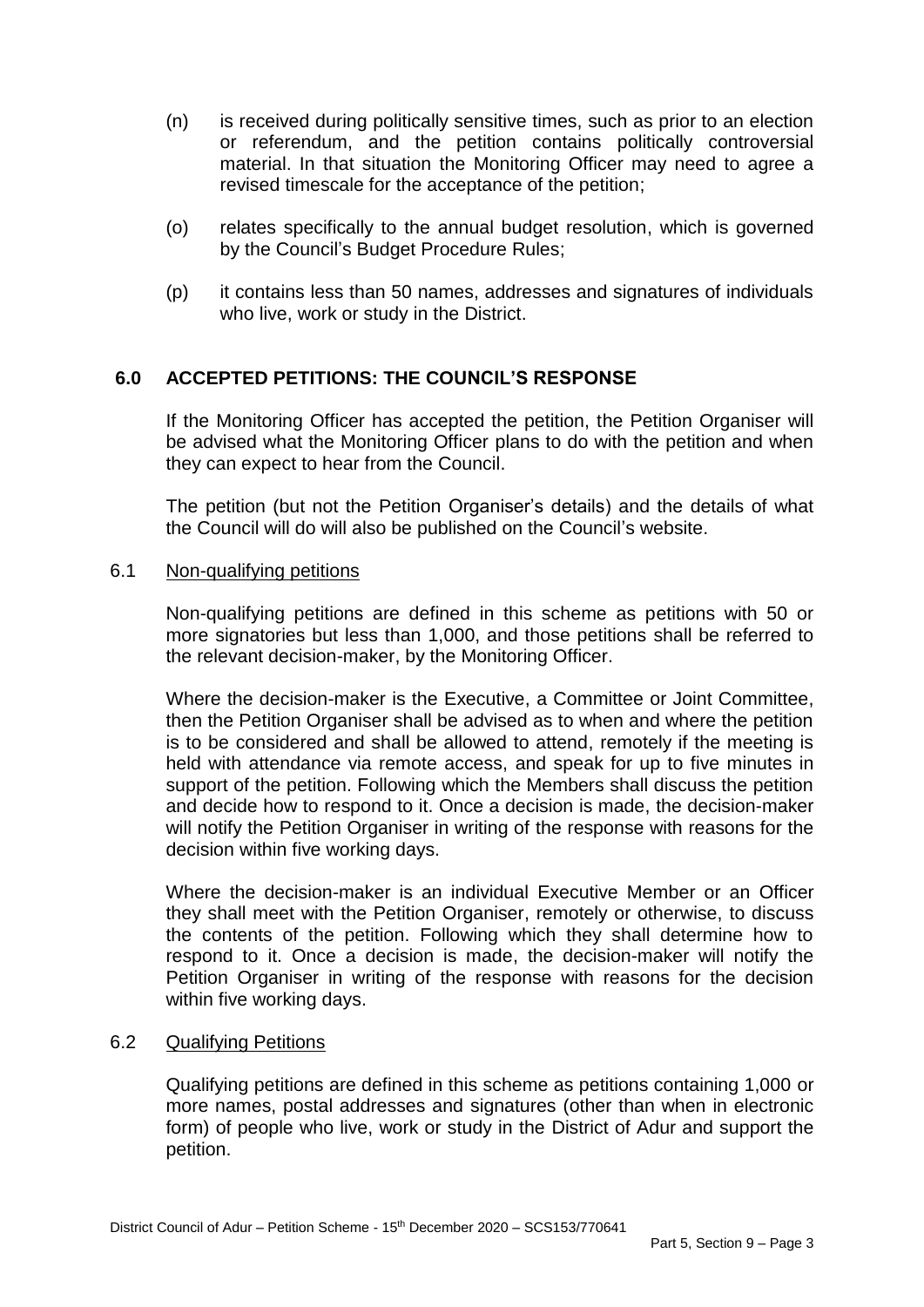On receipt of a qualifying petition, where time permits, the petition will be debated by the Full Council, at their next Ordinary Meeting, provided that the petition is received by the Monitoring Officer 15 clear working days prior to that meeting, or otherwise at the next available Ordinary Council Meeting. The Petition Organiser will be given five minutes to read the petition at the meeting and make any representations and the petition will then be discussed by Councillors in accordance with the Council's Standing Orders as contained in Part 4 of this Constitution. Following the debate by Councillors, the Petition Organiser will be given a further opportunity to address the Council and shall have a maximum of three minutes to make a closing statement. The Council will decide, by way of a motion being proposed, seconded and voted upon, how to respond to the petition at this meeting.

If the petition relates to action currently being progressed by the Council and the petition will trigger a debate at Full Council, as it is accepted by the Monitoring Officer and is a qualifying petition, then the action will be suspended pending the debate, unless in relation to statutory, contractual or other legal situations where a suspension would, in the view of the Monitoring Officer, prejudice the Council's position.

Where a petition is accepted by the Monitoring Officer and is a qualifying petition but time does not permit a debate at Full Council, for example because an action that is the subject of the petition will occur prior to the next meeting of the Full Council, the petition will be referred by the Monitoring Officer to the appropriate decision-maker, Executive or relevant Committee or Joint Committee. Once a decision is made, the decision-maker will notify the Petition Organiser in writing of the response with reasons for the decision within five working days.

### 6.3 The Council's Response to a Petition

The Council's response to a petition will depend on what a petition asks for and how many people have signed it, but may include one or more of the following:

- (a) taking the action requested;
- (b) receiving and considering the petition at the next Ordinary Council Meeting;
- (c) holding an enquiry into the matter;
- (d) undertaking research into the matter;
- (e) holding a public meeting;
- (f) holding a consultation;
- (g) holding a meeting with the petitioners;